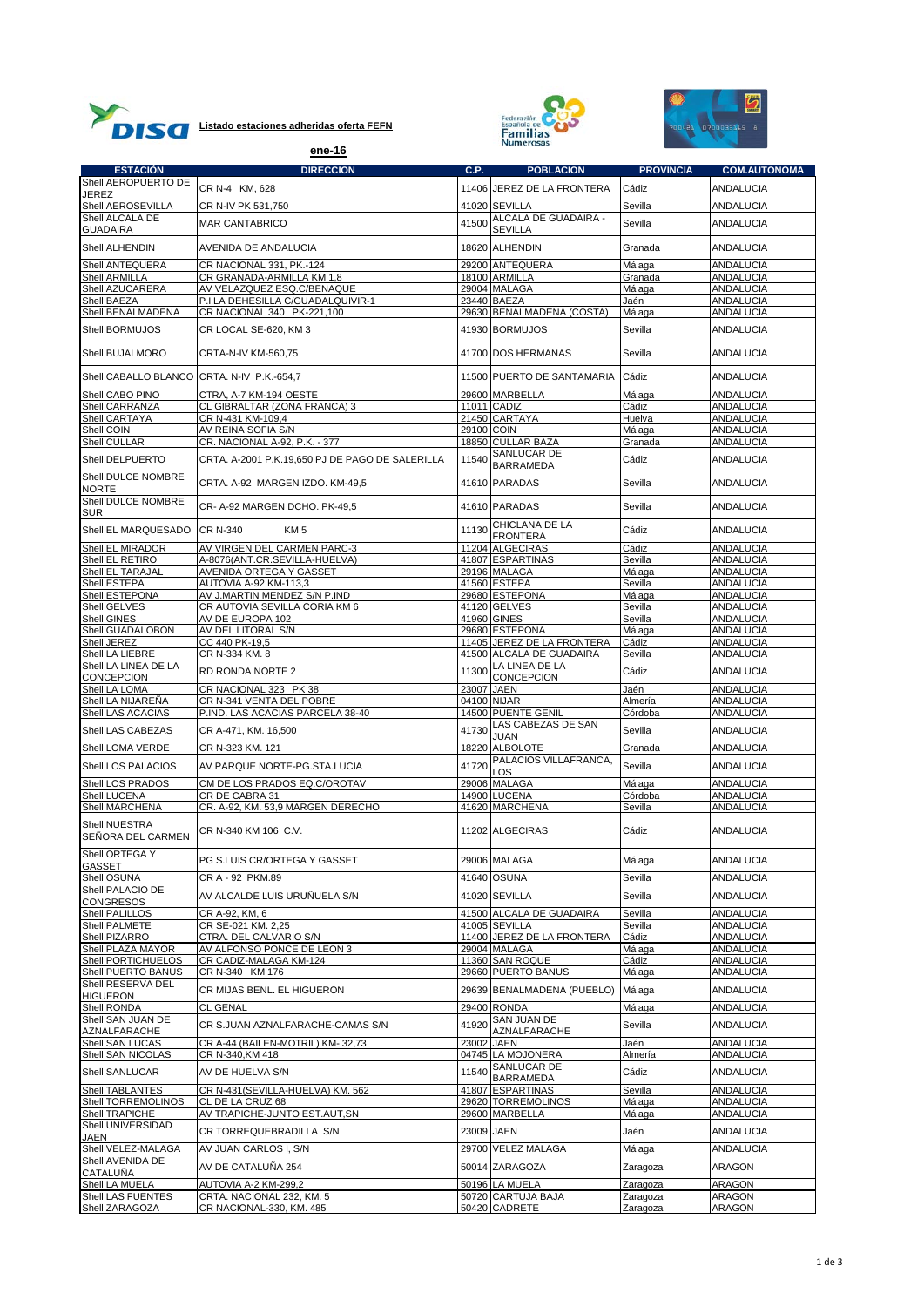





|                                           | ene-16                                                             |            | <b>Numerosas</b>                          |                         |                                     |
|-------------------------------------------|--------------------------------------------------------------------|------------|-------------------------------------------|-------------------------|-------------------------------------|
| <b>ESTACIÓN</b>                           | <b>DIRECCION</b>                                                   | C.P.       | <b>POBLACION</b>                          | <b>PROVINCIA</b>        | <b>COM.AUTONOMA</b>                 |
| Shell CERILLERO                           | CR.GIJON VERIÑA ESQ.CR.CAMPA T., POL.3,                            |            | 33299 VERIÑA                              | Asturias                | <b>ASTURIAS</b>                     |
| Shell JARRIO                              | <b>PARC.284</b><br>CR NACIONAL 634<br><b>KM 528</b>                |            | 33719 JARRIO - COAÑA                      | Asturias                | <b>ASTURIAS</b>                     |
| Shell LA CORREDORIA                       | CR AS-18 (OVIEDO-GIJON) KM 2                                       |            | 33011 OVIEDO                              | Asturias                | <b>ASTURIAS</b>                     |
| Shell SAN AGUSTIN                         | AV PROLONGACION, SAN AGUSTIN S/N                                   |            | 33400 AVILES                              | Asturias                | ASTURIAS                            |
| Shell VAZQUEZ Y<br>CASTRO                 | CR BUENAVIS 100 GRADO-AVILES 25                                    |            | 33400 AVILES                              | Asturias                | <b>ASTURIAS</b>                     |
| Shell VILLALEGRE                          | CL PEDRO VALDIVIA-C/C.COLON S/N                                    |            | 33400 AVILES                              | Asturias                | <b>ASTURIAS</b>                     |
| Shell ALTAPEÑA                            | ANTIGUA CTRA N.611 P.K.170,9                                       | 39400      | LOS CORRALES DE<br><b>BUELNA</b>          | Cantabria               | CANTABRIA                           |
| Shell AVENIDA DE<br><b>BURGOS</b>         | AVENIDA DE BURGOS                                                  |            | 47009 VALLADOLID                          | Valladolid              | CASTILLA Y LEON                     |
| Shell AVENIDA DE<br><b>GIJON</b>          | AV DE GIJON 34                                                     |            | 47009 VALLADOLID                          | Valladolid              | <b>CASTILLA Y LEON</b>              |
| Shell BENAVENTE                           | AV FEDERICO SILVA MUÑOZ 128                                        |            | 49600 BENAVENTE                           | Zamora                  | CASTILLA Y LEON                     |
| Shell LOS ANGELES DE<br><b>SAN RAFAEL</b> | CRTA. N-603 P.K.-71,200                                            |            | 40400 EL ESPINAR                          | Segovia                 | CASTILLA Y LEON                     |
| Shell LUIS DE<br><b>GONGORA</b>           | AV PORTUGAL ESQ.L.GONGORA S/N                                      |            | 24009 LEON                                | León                    | <b>CASTILLA Y LEON</b>              |
| Shell MONTICO                             | CRTA. VP-9803, P.K.-0,70                                           |            | 47132 SAN MIGUEL DEL PINO                 | Valladolid              | <b>CASTILLA Y LEON</b>              |
| Shell PALENCIA                            | CL/ANDALUCIA ESQ.AV.COMUNIDAD EUROPEA                              |            | 34004 PALENCIA                            | Palencia                | CASTILLA Y LEON                     |
| Shell PARQUESOL<br>Shell SANCTI SPIRITUS  | CL CIUDAD HABANA (PARQUESOL) 60<br>CR N-620 KM 309                 |            | 47014 VALLADOLID<br>37470 SANCTI SPIRITUS | Valladolid<br>Salamanca | CASTILLA Y LEON<br>CASTILLA Y LEON  |
|                                           |                                                                    |            | SANTA MARTA DE                            |                         | <b>CASTILLA Y LEON</b>              |
| Shell SANTA MARTA                         | CR C-510 PK .- 1,300                                               | 37900      | TORMES                                    | Salamanca               |                                     |
| Shell TEJA<br>Shell VILLALPANDO           | AV DE LA LIBERTAD 40<br>CR N-VI KM 231                             |            | 24008 LEON<br>49630 VILLALPANDO           | León<br>Zamora          | CASTILLA Y LEON<br>CASTILLA Y LEON  |
|                                           |                                                                    |            |                                           |                         | CASTILLA-LA                         |
| Shell ALMANSA                             | CR N-430  MARGEN DERECHO PKM 580.1                                 |            | 02640 ALMANSA                             | Albacete                | MANCHA<br>CASTILLA-LA               |
| Shell AZUQUECA                            | AV DE LA BARCA 8                                                   |            | 19200 AZUQUECA DE HENARES                 | Guadalajara             | <b>MANCHA</b>                       |
| Shell CASARRUBIOS 2                       | CR NACIONAL V PK-40                                                | 45950      | <b>CASARRUBIOS DEL</b><br><b>MONTE</b>    | Toledo                  | CASTILLA-LA<br>MANCHA               |
| Shell EL CORREDOR                         | AV. DE LA TECNICA, ESQ.CL. VIDEO                                   |            | 19200 AZUQUECA DE HENARES                 | Guadalajara             | CASTILLA-LA<br><b>MANCHA</b>        |
| Shell FONTANAR                            | INT.CM-101 PKM. 8,200 Y CTRA. GU-219 P 157                         |            | 19290 FONTANAR                            | Guadalajara             | CASTILLA-LA<br>MANCHA               |
| Shell GUADALAJARA<br>NUDO NORTE           | AV ATANCE 20                                                       |            | 19005 GUADALAJARA                         | Guadalajara             | CASTILLA-LA<br><b>MANCHA</b>        |
| Shell ILLESCAS                            | P.IND. BOADILLA PARCELAS 2-3-4                                     |            | 45200 ILLESCAS                            | Toledo                  | CASTILLA-LA<br><b>MANCHA</b>        |
| Shell OLIAS                               | CM-4006 P.I. S-12 PLAS. 38 A 41                                    |            | 45280 OLIAS DEL REY                       | Toledo                  | CASTILLA-LA<br><b>MANCHA</b>        |
| Shell SESEÑA                              | CL ESPARTINAS, ESQ. CL GIRASOLES                                   |            | 45223 SESEÑA                              | Toledo                  | CASTILLA-LA<br><b>MANCHA</b>        |
| Shell TOLEDO                              | AV. RIO ESTENILLA ESQ. RIO MARCHES                                 |            | 45007 TOLEDO                              | Toledo                  | CASTILLA-LA<br><b>MANCHA</b>        |
| Shell TORREJON DEL<br><b>REY</b>          | CARRETERA NACIONAL 340 P.K.-303,6                                  |            | 19174 TORREJON DEL REY                    | Guadalajara             | CASTILLA-LA<br><b>MANCHA</b>        |
| Shell VALDEPEÑAS                          | CR N-IV, KM 192                                                    |            | 13300 VALDEPEÑAS                          | Ciudad Real             | <b>CASTILLA-LA</b><br><b>MANCHA</b> |
| Shell VALPARAISO                          | AVDA. DEL MADROÑO, S/N PARCELA E-10                                |            | 45005 TOLEDO                              | Toledo                  | CASTILLA-LA                         |
| Shell ALCANAR                             | CR N-340 KM 1059                                                   |            | 43530 ALCANAR                             | Tarragona               | <b>MANCHA</b><br><b>CATALUÑA</b>    |
| Shell ALCARRAS                            | CR NACIONAL II KM. 454,9                                           |            | 25180 ALCARRAS                            | Lérida                  | CATALUÑA                            |
| Shell AUTOVIA                             | CR AUTOVIA SALOU-REUS, KM 1                                        |            | 43840 SALOU                               | Tarragona               | CATALUÑA                            |
|                                           | Shell BAIX LLOBREGAT AV BAIX LLOBREGAT S/N                         |            | 08970 SANT JOAN DESPI                     | Barcelona               | CATALUÑA                            |
| Shell BORJAS BLANCAS CR N - 240 PKM.69    |                                                                    |            | 25400 BORJAS BLANCAS                      | Lérida                  | CATALUÑA                            |
| Shell CALAFELL                            | UR MAS MEL CRTA.C-246 SECT-6 C2-B1                                 |            | 43820 CALAFELL                            | Tarragona               | CATALUÑA                            |
| Shell CAMBRILS                            | CRTA.NACIONAL 340 KM.1.144                                         |            | 43850 CAMBRILS<br>STA.PERPETUA DE         | Tarragona               | CATALUÑA                            |
| Shell CAN VINYALETS                       | P.I.CAN VINYALETS. CL CAN VINYALETS                                | 08130      | <b>MOGODA</b>                             | Barcelona               | CATALUÑA                            |
| Shell CAPMANY                             | CR N-II KM 771                                                     |            | 17750 CAPMANY                             | Gerona                  | CATALUÑA                            |
| Shell CARRILET                            | AVDA. CARRILET, 269 - 273                                          | 08907      | <b>HOSPITALET DE</b><br>LLOBREGAT         | Barcelona               | CATALUÑA                            |
| Shell FIGUERES                            | CR DE ROSES 31                                                     |            | 17600 FIGUERAS                            | Gerona                  | CATALUÑA                            |
| Shell FRANCOLI<br>Shell GRANOLLERS        | CRA-1 KM3<br>CL JOANOT MARTORELL S/N                               |            | 43006 TARRAGONA                           | Tarragona<br>Barcelona  | CATALUÑA<br><b>CATALUÑA</b>         |
| Shell IGUALADA                            | CR C-244 KM 0                                                      |            | 08400 GRANOLLERS<br>08711 ODENA           | Barcelona               | CATALUÑA                            |
| Shell ILLA SABADELL                       | CRTA.TERRASA ESQ.C/COSTA Y LLOBERA                                 |            | 08206 SABADELL                            | Barcelona               | CATALUÑA                            |
| Shell IRADIER                             | CL IRADIER, CRUCE LATE.R.DALT                                      |            | 08017 BARCELONA                           | Barcelona               | <b>CATALUÑA</b>                     |
| Shell LA BOVILA<br>Shell LA CANONJA       | CL SANTIAGO ROSSINYOL/TRAMU.<br>CR N-340, KM. 1156                 |            | 17250 CASTELL ARO<br>43110 LA CANONJA     | Gerona<br>Tarragona     | <b>CATALUÑA</b><br>CATALUÑA         |
| Shell LA DORADA                           | CR N-34 - KM.                                                      |            | 43850 CAMBRILS                            | Tarragona               | CATALUÑA                            |
| Shell LA JUNQUERA                         | PG OLIVERES GI-601/CANTALLOP                                       |            | 17700 LA JONQUERA                         | Gerona                  | CATALUÑA                            |
| Shell LA PINEDA                           | PJ PASSEIG PAU CASALS 152                                          |            | 43480 VILASECA                            | Tarragona               | CATALUÑA                            |
| Shell LA ROCA STORE                       | PG IND.CAN MESSEGUER S/N P. K                                      |            | 08430 LA ROCA DEL VALLES                  | Barcelona               | CATALUÑA                            |
| Shell MOLINS DE REY<br>Shell RIUDOMS      | CR N-340 ESQ.C/DE L'HORTA KM 1246<br>CR T-310 (REUS-PRATDIP),KM. 4 |            | 08750 MOLINS DE REY<br>43330 RIUDOMS      | Barcelona<br>Tarragona  | CATALUÑA<br>CATALUÑA                |
| Shell SALT                                | CL ALFONS MORE,23 ESQ.AV PAU S/N                                   | 17190 SALT |                                           | Gerona                  | CATALUÑA                            |
| Shell SANTIGA                             | CL/PARAIRES 2-4 P.I.-SANTIGA                                       | 08130      | SANTA PERPETUA DE<br><b>MOGODA</b>        | Barcelona               | CATALUÑA                            |
| Shell VILAFRANCA (N)                      | CR N-340 KM. 1.216,350                                             | 08798      | <b>SANT CUGAT</b><br><b>SESGARRIGUES</b>  | Barcelona               | CATALUÑA                            |
| Shell VINYOLS                             | CR N-340 BARNA/VALENCIA,KM. 1145                                   | 43391      | VINYOLS I ELS ARCS                        | Tarragona               | CATALUÑA                            |
| Shell ALCALA DE<br><b>HENARES</b>         | CR AJALVIR-ALCALA PG.32C PAR 26A                                   |            | 28806 ALCALA DE HENARES                   | Madrid                  | COM. DE MADRID                      |